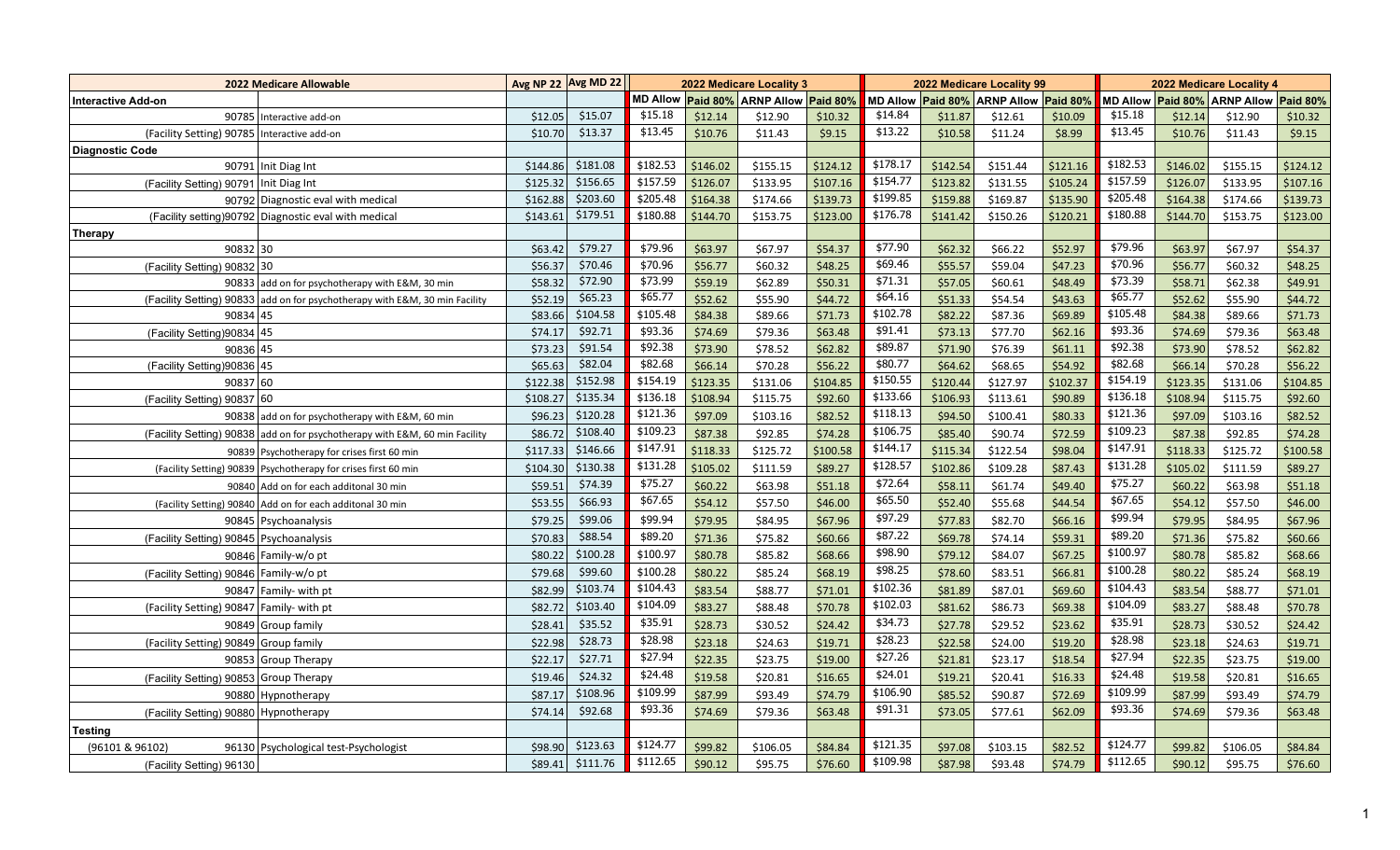| (96101 & 96102)<br>96131       | Psych test-Psychologist - Add On                | \$92.18<br>\$73.74   | \$93.02          | \$74.42  | \$79.07  | \$63.25  | \$90.49         | \$72.39  | \$76.92  | \$61.53  | \$93.02  | \$74.42  | \$79.07  | \$63.25  |
|--------------------------------|-------------------------------------------------|----------------------|------------------|----------|----------|----------|-----------------|----------|----------|----------|----------|----------|----------|----------|
| (Facility Setting) 96131       |                                                 | \$82.34<br>\$65.87   | \$82.97          | \$66.38  | \$70.52  | \$56.42  | \$81.07         | \$64.86  | \$68.91  | \$55.13  | \$82.97  | \$66.38  | \$70.52  | \$56.42  |
| 96102)                         | 96138 Psych test-Technician - 30 min            | \$34.86<br>\$27.89   | \$35.63          | \$28.50  | \$30.29  | \$24.23  | $\sqrt{$33.32}$ | \$26.66  | \$28.32  | \$22.66  | \$35.63  | \$28.50  | \$30.29  | \$24.23  |
| 96102)                         | 96139 Psych test-Technician - additional 30 min | \$35.54<br>\$28.43   | \$36.32          | \$29.06  | \$30.87  | \$24.70  | \$33.97         | \$27.18  | \$28.87  | \$23.10  | \$36.32  | \$29.06  | \$30.87  | \$24.70  |
|                                | 96105 Aphasia Asses.                            | \$101.79<br>\$81.43  | \$103.02         | \$82.42  | \$87.57  | \$70.05  | \$99.32         | \$79.46  | \$84.42  | \$67.54  | \$103.02 | \$82.42  | \$87.57  | \$70.05  |
| G0451                          | Developmental test                              | \$10.78<br>\$8.62    | \$11.04          | \$8.83   | \$9.38   | \$7.51   | \$10.25         | \$8.20   | \$8.71   | \$6.97   | \$11.04  | \$8.83   | \$9.38   | \$7.51   |
| 96116                          | Neurobehavioral status exam                     | \$97.54<br>\$78.03   | \$98.57          | \$78.86  | \$83.78  | \$67.03  | \$95.48         | \$76.38  | \$81.16  | \$64.93  | \$98.57  | \$78.86  | \$83.78  | \$67.03  |
| (Facility Setting) 96116       |                                                 | \$84.64<br>\$67.71   | \$85.40          | \$68.32  | \$72.59  | \$58.07  | \$83.13         | \$66.50  | \$70.66  | \$56.53  | \$85.40  | \$68.32  | \$72.59  | \$58.07  |
| 96121                          | 96116 additional hour                           | \$81.58<br>\$65.26   | \$82.34          | \$65.87  | \$69.99  | \$55.99  | \$80.05         | \$64.04  | \$68.04  | \$54.43  | \$82.34  | \$65.87  | \$69.99  | \$55.99  |
| (Facility Setting) 96121       | 96116 additional hour                           | \$73.44<br>\$58.75   | \$74.03          | \$59.22  | \$62.93  | \$50.34  | \$72.25         | \$57.80  | \$61.41  | \$49.13  | \$74.03  | \$59.22  | \$62.93  | \$50.34  |
| (96118 & 96119)                | 96132 Neuropsych-Psychologist 1st Hour          | \$134.49<br>\$107.59 | \$135.86         | \$108.69 | \$115.48 | \$92.38  | \$131.75        | \$105.40 | \$111.99 | \$89.59  | \$135.86 | \$108.69 | \$115.48 | \$92.38  |
| (Facility Setting) 96132       |                                                 | \$109.38<br>\$87.50  | \$110.22         | \$88.18  | \$93.69  | \$74.95  | \$107.70        | \$86.16  | \$91.55  | \$73.24  | \$110.22 | \$88.18  | \$93.69  | \$74.95  |
| (96118 & 96119)                | 96133 Addititonal Hour                          | \$104.13<br>\$83.31  | \$105.19         | \$84.15  | \$89.41  | \$71.53  | \$102.02        | \$81.62  | \$86.72  | \$69.37  | \$105.19 | \$84.15  | \$89.41  | \$71.53  |
| (Facility Setting) 96133       |                                                 | \$81.40<br>\$65.12   | \$81.98          | \$65.58  | \$69.68  | \$55.75  | \$80.25         | \$64.20  | \$68.21  | \$54.57  | \$81.98  | \$65.58  | \$69.68  | \$55.75  |
| E & M Codes                    |                                                 |                      |                  |          |          |          |                 |          |          |          |          |          |          |          |
| <b>Office/Outpatient</b>       |                                                 |                      |                  |          |          |          |                 |          |          |          |          |          |          |          |
| 99202                          |                                                 | \$75.53<br>\$60.42   | \$76.77          | \$61.42  | \$65.25  | \$52.20  | \$73.05         | \$58.44  | \$62.09  | \$49.67  | \$76.77  | \$61.42  | \$65.25  | \$52.20  |
| (Facility Setting) 99202       |                                                 | \$51.45<br>\$41.16   | \$52.18          | \$41.74  | \$44.35  | \$35.48  | \$49.98         | \$39.98  | \$42.48  | \$33.99  | \$52.18  | \$41.74  | \$44.35  | \$35.48  |
| 99203                          |                                                 | \$117.05<br>\$93.64  | $\sqrt{$118.97}$ | \$95.18  | \$101.12 | \$80.90  | \$113.20        | \$90.56  | \$96.22  | \$76.98  | \$118.97 | \$95.18  | \$101.12 | \$80.90  |
| (Facility Setting) 99203       |                                                 | \$88.21<br>\$70.57   | \$89.52          | \$71.62  | \$76.09  | \$60.87  | \$85.58         | \$68.46  | \$72.74  | \$58.19  | \$89.52  | \$71.62  | \$76.09  | \$60.87  |
| 99204                          |                                                 | \$174.13<br>\$139.30 | \$176.78         | \$141.42 | \$150.26 | \$120.21 | \$168.83        | \$135.06 | \$143.51 | \$114.80 | \$176.78 | \$141.42 | \$150.26 | \$120.21 |
| (Facility Setting) 99204       |                                                 | \$141.91<br>\$113.53 | \$143.88         | \$115.10 | \$122.30 | \$97.84  | \$137.96        | \$110.37 | \$117.27 | \$93.81  | \$143.88 | \$115.10 | \$122.30 | \$97.84  |
| 99205                          |                                                 | \$230.39<br>\$184.31 | \$233.86         | \$187.09 | \$198.78 | \$159.02 | \$223.45        | \$178.76 | \$189.93 | \$151.95 | \$233.86 | \$187.09 | \$198.78 | \$159.02 |
| (Facility Setting) 99205       |                                                 | \$192.40<br>\$153.92 | \$195.07         | \$156.06 | \$165.81 | \$132.65 | \$187.06        | \$149.65 | \$159.00 | \$127.20 | \$195.07 | \$156.06 | \$165.81 | \$132.65 |
|                                |                                                 |                      |                  |          |          |          |                 |          |          |          |          |          |          |          |
|                                | 99211 Established Pt                            | \$23.45<br>\$18.76   | \$23.85          | \$19.08  | \$20.27  | \$16.22  | \$22.65         | \$18.12  | \$19.25  | \$15.40  | \$23.85  | \$19.08  | \$20.27  | \$16.22  |
| (Facility Setting) 99211       |                                                 | \$9.20<br>\$7.36     | \$9.30           | \$7.44   | \$7.91   | \$6.32   | \$9.00          | \$7.20   | \$7.65   | \$6.12   | \$9.30   | \$7.44   | \$7.91   | \$6.32   |
| 99212                          |                                                 | \$58.58<br>\$46.86   | \$59.56          | \$47.65  | \$50.63  | \$40.50  | \$56.62         | \$45.30  | \$48.13  | \$38.50  | \$59.56  | \$47.65  | \$50.63  | \$40.50  |
| (Facility Setting) 99212       |                                                 | \$38.23<br>\$30.58   | \$38.78          | \$31.02  | \$32.96  | \$26.37  | \$37.12         | \$29.70  | \$31.55  | \$25.24  | \$38.78  | \$31.02  | \$32.96  | \$26.37  |
| 99213                          |                                                 | \$93.68<br>\$74.94   | \$95.07          | \$76.06  | \$80.81  | \$64.65  | \$90.90         | \$72.72  | \$77.27  | \$61.81  | \$95.07  | \$76.06  | \$80.81  | \$64.65  |
| (Facility Setting) 99213       |                                                 | \$69.60<br>\$55.68   | \$70.48          | \$56.38  | \$59.91  | \$47.93  | \$67.83         | \$54.26  | \$57.66  | \$46.12  | \$70.48  | \$56.38  | \$59.91  | \$47.93  |
| 99214                          |                                                 | \$131.59<br>\$105.27 | \$133.40         | \$106.72 | \$113.39 | \$90.71  | \$127.97        | \$102.38 | \$108.77 | \$87.02  | \$133.40 | \$106.72 | \$113.39 | \$90.71  |
| (Facility Setting) 99214       |                                                 | \$101.40<br>\$81.12  | \$102.57         | \$82.06  | \$87.18  | \$69.75  | \$99.05         | \$79.24  | \$84.19  | \$67.35  | \$102.57 | \$82.06  | \$87.18  | \$69.75  |
| 99215                          |                                                 | \$186.74<br>\$149.39 | \$189.40         | \$151.52 | \$160.99 | \$128.79 | \$181.42        | \$145.14 | \$154.21 | \$123.37 | \$189.40 | \$151.52 | \$160.99 | \$128.79 |
| (Facility Setting) 99215       |                                                 | \$151.45<br>\$121.16 | \$153.37         | \$122.70 | \$130.36 | \$104.29 | \$147.62        | \$118.10 | \$125.48 | \$100.38 | \$153.37 | \$122.70 | \$130.36 | \$104.29 |
| <b>Initial Nursing Home</b>    | POS Codes 31, 32                                |                      |                  |          |          |          |                 | \$0.00   |          |          |          |          |          |          |
| 99304                          | Initial Low Complexity                          | \$91.11<br>\$72.89   | \$92.24          | \$73.79  | \$78.40  | \$62.72  | \$88.86         | \$71.09  | \$75.53  | \$60.42  | \$92.24  | \$73.79  | \$78.40  | \$62.72  |
| 99305                          | <b>Initial Moderate Complexity</b>              | \$131.04<br>\$104.83 | \$132.60         | \$106.08 | \$112.71 | \$90.17  | \$127.92        | \$102.34 | \$108.73 | \$86.99  | \$132.60 | \$106.08 | \$112.71 | \$90.17  |
|                                | 99306 Initial High Complexity                   | \$168.68<br>\$134.94 | \$170.73         | \$136.58 | \$145.12 | \$116.10 | \$164.57        | \$131.66 | \$139.88 | \$111.91 | \$170.73 | \$136.58 | \$145.12 | \$116.10 |
| <b>Subsequent Nursing Home</b> |                                                 |                      |                  |          |          |          |                 |          |          |          |          |          |          |          |